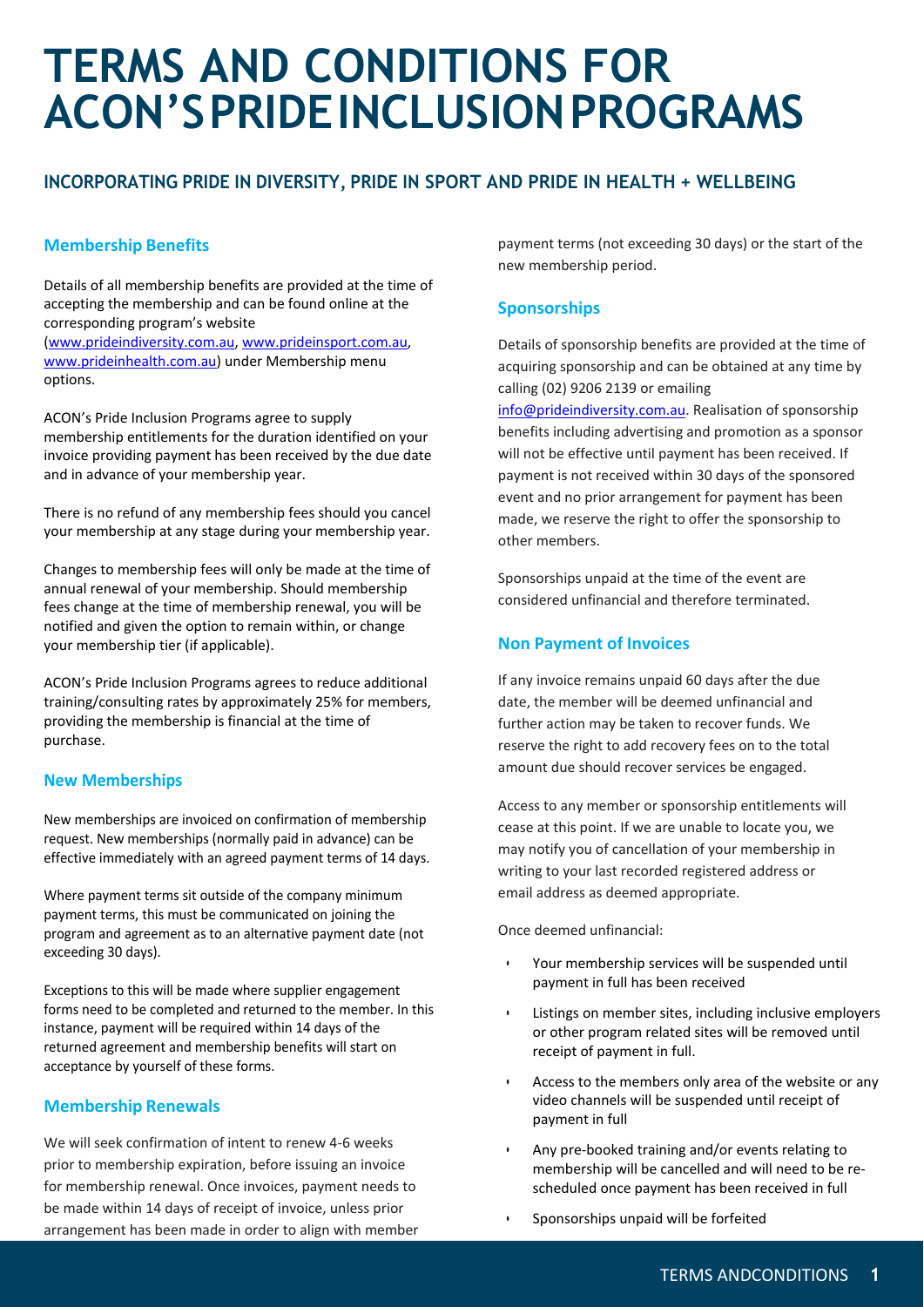• You may be asked to pay future memberships in advance before membership is activated for subsequent years

ACON's Pride Inclusion Programs will not reimburse any portion of a suspended membership, or extend a current membership as a result of a suspension period.

## **Accounts / Membership point of contact**

Members are to provide ACON's Pride Inclusion Programs with a primary contact for payment of invoices. This may be the membership contact or a member of your accounts team. Should this contact change, we require notification of your new account payment contact along with telephone and email details.

## **Payment of supplemental, specialist or tailored services**

Supplemental, specialist and tailored services or products are also available on a fee for service basis, at special rates for members. Such products may include but are not limited to:

- Seminars, Workshops and Conferences
- Training Courses
- Consulting Hours
- Representation and Mediation
- Speaking Engagements
- Inclusion Merchandise

Payment for supplemental, specialist and/or customized services over and above membership fees will be invoiced for payment within 14 days. If payment is not received for additional services by the due date and exceeds 30 days without prior arrangement, members run the risk of suspension of all membership benefits until paid in full.

## **Payment of Travel Expenses**

Where services are provided outside of scheduled state or regional visits and require travel reimbursement, full receipt details will be provided to member organisations for payment within the standard Terms of Trade (14 days). For members who have discounted travel and accommodation rates negotiated with suppliers we are happy for arrangements to be made and paid for directly for the service provider. Travel expenses typically include:

• Airfares

- Taxis/Uber to and from the airport to the place of service
- Meal allowances as per public sector per diems

Travel expenses will be agreed to in advance to the delivery of training to ensure that best utilization of member discounts are afforded.

# **Cancellation of training / consulting services**

We require a minimum of 10 working days' notice be given for any training and/or consulting work cancellations. Where travel expenses have been incurred, in the event that these cannot be refunded, the member organization will also be liable for these costs and invoiced accordingly.

Should you need to cancel within this timeframe, please consider alternative uses (such as consultation time) for your booked time in order to avoid any cancellation penalties:

- Cancellations made more than 10 business days prior to training/consultation will not incur a penalty
- Cancellations made between 5-10 working days prior to training/consultation will incur a 50% penalty of training hours utilization or 50% of agreed fee for service
- Cancellations made less than 5 business days prior to training/consultation will forfeit 100% of hours or agreed fee.

All training will be confirmed at least two weeks in advance. In the case of extenuating circumstances, please contact your Relationship Manager directly.

#### **Disclaimer**

To the extent permitted by law, ACON's Pride Inclusion Programs excludes all liability including that arising by virtue of any implied conditions or warranties in relation to our services and to the extent that such liability cannot be lawfully excluded under state laws and the Commonwealth of Australia:

- to the fullest extent permitted by law, we will not be liable for any loss or damage (whether foreseeable or not) suffered by any person acting on our advice, whether the loss or damage arises in connection with our negligence, default or lack of care, any misrepresentation or any other cause; and
- our liability is limited to providing you with the services as listed in these Terms & Conditions

**Accommodation**